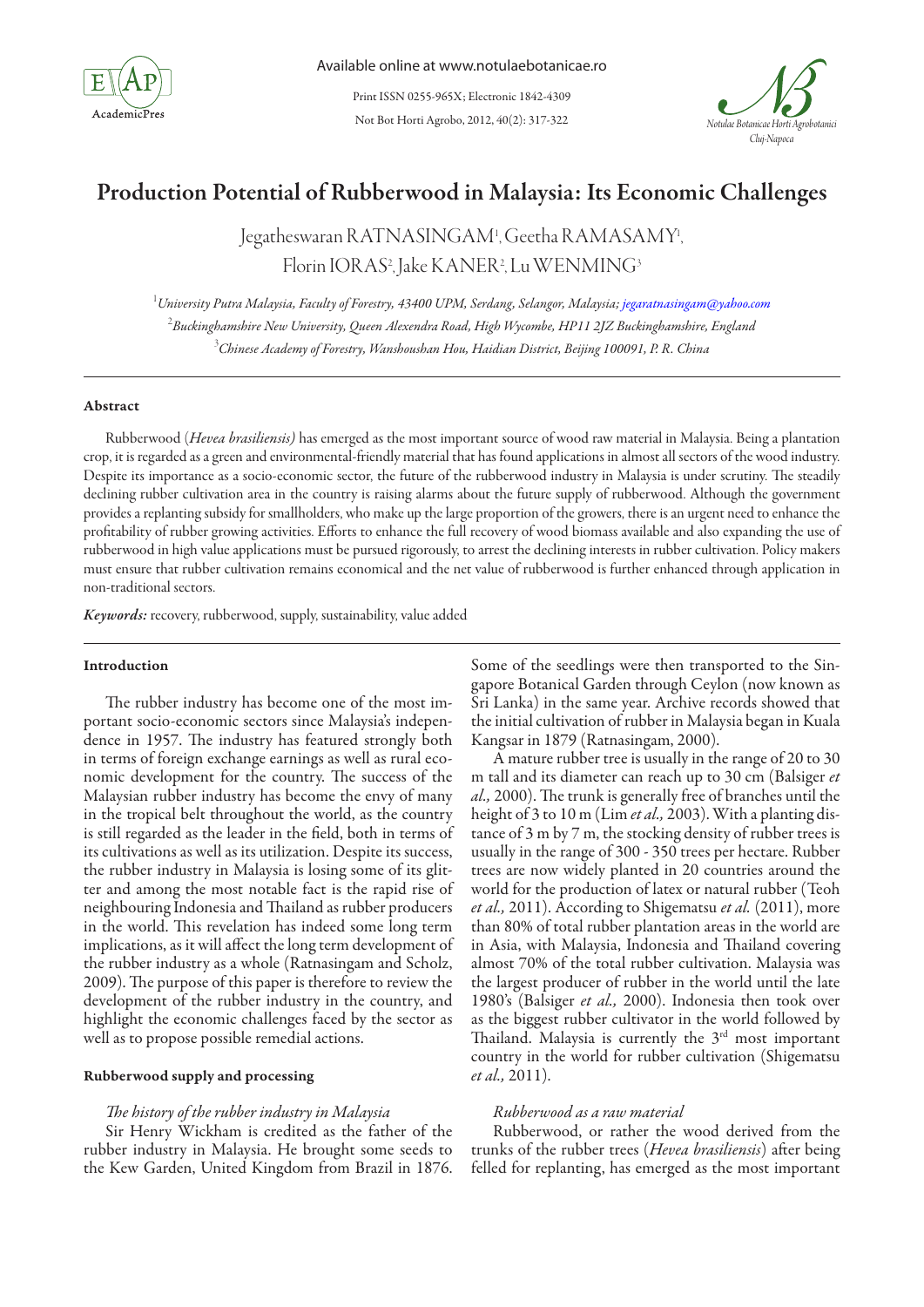wood raw material in the country. Initially promoted as an alternative source of wood raw material for the wood industry, when logging activities in the natural forests was restricted by the Malaysian government in the mid-1980s, Malaysia has become the most successful country in using rubberwood throughout the world.

The exploitation of rubberwood by the wood industry in Malaysia began with sawn timber processing, mainly for export to India and Sri Lanka, which had a long history in using rubberwood as other timber resources were scarce. In this context, Malaysia became the first country to successfully export rubberwood sawn timber in the late 1970s (Hong and Sim, 1994). From being a waste-wood, rubberwood became an important wood feedstock for the large wood products industry in the country.

Although, the potential of rubberwood for applications in the wood industry had been recognized way back in the 1950s, its inherent low durability and the abundant supply of other wood species from the natural forests hindered the use of rubberwood on a large scale. If it were not for the efforts of the Forest Research Institute of Malaysia (FRIM) and the Malaysian Timber Industry Board (MTIB), rubberwood would not have gained the success it currently commands (Hong and Sim, 1994).

Nevertheless, it must be emphasized that the commercial success of rubberwood as a raw material of international repute is due to the intensive efforts by industrial players such as Masco Corporation, Hong Teak Furniture Industry and UMW Furniture Industries, who championed the use of rubberwood in their knock-down furniture products exported to the United States of America in 1979 (Ratnasingam and Scholz, 2009).

In this context, it is apparent that the public-private partnership in the successful utilization of rubberwood is very evident in the Malaysian context, and is perhaps a feat to be emulated in other rubber growing countries as well.

#### *The supply of rubberwood*

Despite its overwhelming success, the future supply of rubberwood has emerged as a major concern of the wood products industry in the country. In a survey by Ratnasingam and Jalil (2011), 73% of the wood products manufacturers interviewed were gravely concerned about the seasonality in the supply of rubberwood, and the ever increasing price of the material. Inevitably, most of them

are concerned about the declining profit margins for their products, which may have a long term implication on the viability of their business.

The major cause of this trend is the steadily declining rubber cultivation area in the country, fuelled by the low price of latex (natural rubber) and the eagerness of the growers to convert to more profitable crops, particularly oil palm (Teoh *et al*., 2011). It has been reported that the area under rubber cultivation has shrunk from 1.93 million hectares in 1990 to almost 1.0 million hectares in 2010 (Ratnasingam and Jones, 2011).

The expected internal rate of return (IRR) of 17% envisaged in rubber cultivation was not realized in most instances, due to fluctuating natural rubber prices in the world market and the increasing cost of labour experienced in rubber cultivation. Ratnasingam and Scholz (2009) have shown that rubber cultivation at best would result in returns of approximately 8% per annum, provided a yield of 2400 kg/ha of natural rubber is realized consistently and the prices of natural rubber stays above the par value.

Inevitably, interests in rubber growing appear to be weaning in the large estates, while smallholders are the predominant players in this sector, although their yield and management are somewhat below par when compared to the professionally managed estates. Large estates in the country, such as Sime Darby, KL Kepong, IOI, Guthrie and Golden Hope are significantly reducing their rubber cultivation areas. In the report by Ratnasingam and Scholz (2009), it was suggested that the subsidy (amounting to US\$ 2750 per hectare) provided by the government to the smallholders is absolutely crucial in keeping the industry viable, especially when the urge to revert to the more profitable oil palm is available as an option.

Tab. 1 provides the current industrial demand for rubberwood among the various sectors in the country. It is apparent that almost 35% of all rubberwood biomass processed remains as waste, which must be exploited efficiently if the industry is to remain competitive in the future.

It is apparent that the use of rubberwood in the Malaysian wood products industry is distorted, and is not close to full and effective utilization of the available biomass. In order to off-set this "distorted demand", there is an urgent need to re-examine the policy and legislative instruments that could be put in place to boost better use of all the available wood resource.

| Tab. 1. Demand for rubberwood in Malaysia (2010) |  |  |  |
|--------------------------------------------------|--|--|--|
|--------------------------------------------------|--|--|--|

| Sub-Sector                          | Annual processing capacity<br>(million m <sup>3</sup> ) | Processing efficiency<br>$\frac{9}{6}$ | Apparent waste produced<br>$\rm m^3$ |
|-------------------------------------|---------------------------------------------------------|----------------------------------------|--------------------------------------|
| Harvesting $(i)$                    | 5.4                                                     | 40                                     |                                      |
| Sawmilling (ii)                     | 2.1                                                     | 30                                     | 1.5                                  |
| Furniture <i>(iii)</i>              | 1.9                                                     | 70                                     | 0.5                                  |
| Builders carpentry and joinery (iv) | 0.6                                                     | 90                                     | (0, 1)                               |
| Panel products $(v)$                |                                                         | 90                                     | 0.2                                  |

Note: Figures based on study by Ratnasingam and Jones (2011)

318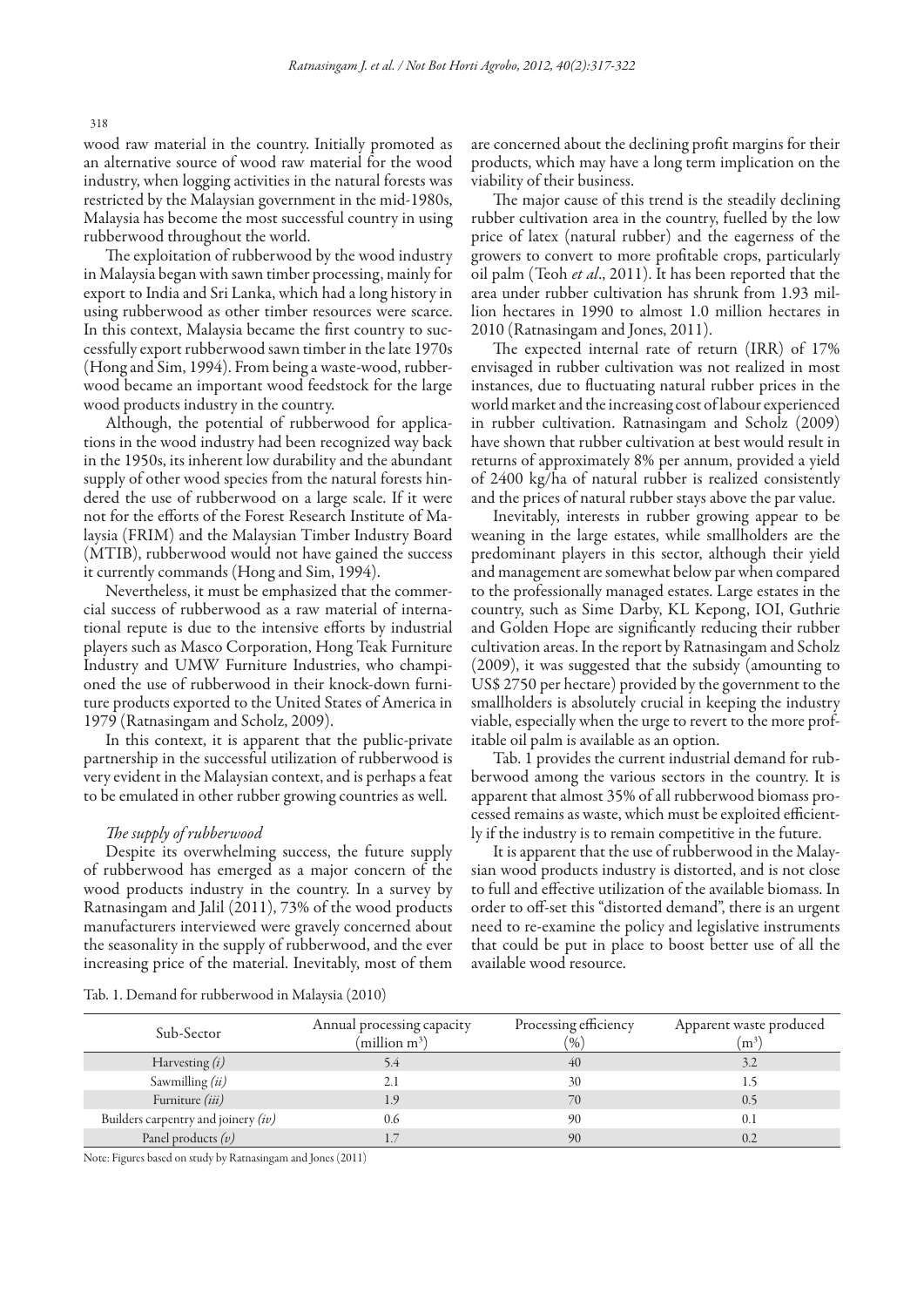## *Sustaining the supply of rubberwood for the future*

It may be inferred that the sustainable supply of rubberwood in Malaysia is dependent on the economics of its supply, rather than its overall contribution to the socioeconomics of the country. Figure 1 shows the supply situation of rubberwood in the country based on the replanting rate of 3%. It seems that there is sufficient supply of rubberwood to the wood industry in the country, and the reported short supply is unjustified. However, these calculations are based on several assumptions: (i) the replanting activity is carried out as per schedule, (ii) all above ground biomass up to 10 cm in diameter is extracted from the field, and  $(iii)$  waste and residues from the secondary milling activities are used in the panel products sector. However, it has been found that 35% of the above ground biomass from rubber smallholdings is often left behind due to logistics and transportation reasons (Ratnasingam and Jones, 2011). In a survey reported by Ratnasingam and Scholz (2009), it was found that the average cost of rubberwood biomass per hectare is US\$ 2000, which approximates to about US\$ 15 per m<sup>3</sup> of wood biomass. Although rubberwood saw logs can fetch up to US\$ 60 per m<sup>3</sup>, the small dimension residues average about US\$ 20 per m<sup>3</sup>. Inevitably, the cost of rubberwood fiber is lower than other wood fiber from the natural forests, suggesting the need for further government interventions if rubberwood production is to be expanded.

Although the government provides a replanting subsidy of US\$ 2750 per hectare to the smallholders (Shigematsu *et al.,* 2011), there is almost no incentive provided to ensure the highest recovery of the rubberwood biomass available on the field from the replanting activities. Due to the technological constraints associated with the use

of mobile sawmills and the higher demand for longer and wider sawn timber, most portable sawmill operators prefer to saw larger diameter logs which provides a better return (Ratnasingam and Jones, 2011). Considering the fact that almost 80% of the rubber cultivation area in Malaysia is under smallholdings, it is imperative to ensure that the highest possible biomass recovery is achieved from these rubber areas during the replanting activities. This is even more pertinent in rubber smallholdings area as the decision-making among such growers do not always correspond to main stream recommendations, especially when it comes to replanting activities.

From an agronomic perspective, the average growth rate of 15 m<sup>3</sup>/ha/year recorded for rubber areas in the country should be able to sustain the demand for rubberwood from the wood industry, provided the biomass recover is maximized (Shigematsu *et al.,* 2011). Essentially, policy makers should be aware of the shifting interests in rubber cultivation in the country, and implement a framework of incentive schemes not only to boost replanting activities but also to ensure that the rubberwood biomass produced is fully recovered. On the other hand, increasing the value of rubberwood by expanding its applications to high value construction materials as well as fashion accessories may further boost the future of the material.

Fig. 1 provides an analysis of the amount of rubberwood biomass that becomes available on an annual basis in the country. It is apparent that there is sufficient biomass to meet the demand of the various wood product sectors in the country, provided the biomass is fully recovered and utilized efficiently. Perhaps, it is the right time for policy makers to pay greater attention to incentive schemes that will ensure the biomass is fully utilized, in order to over-



Fig. 1. Rubberwood biomass production and yield status in Malaysia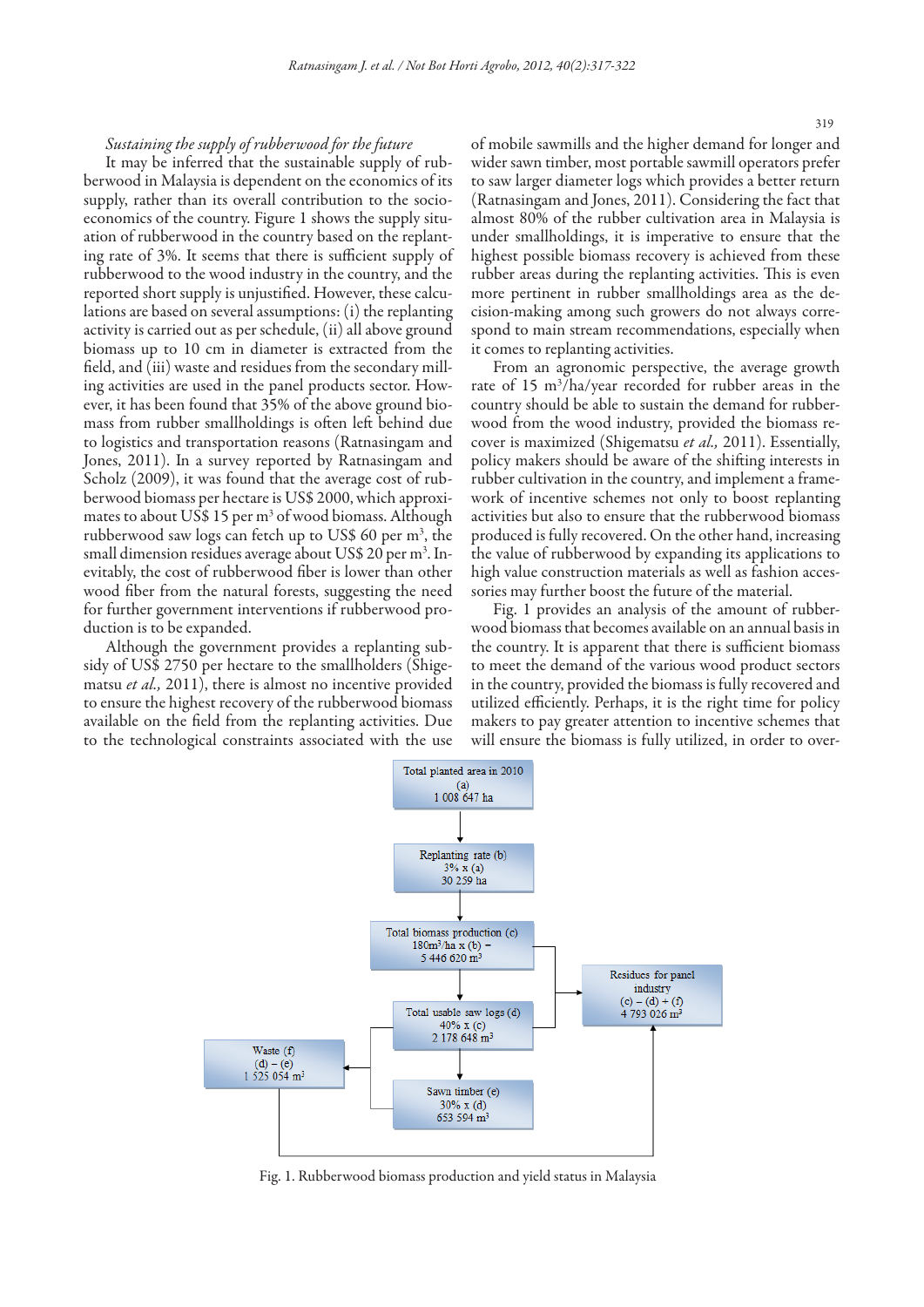come the short supply situation faced seasonally in the country.

Based on the data presented in Tab. 1, it is apparent that if the small diameter wood materials are utilized by the panel products manufacturers, the available supply of rubberwood in the country would be sufficient to cope with the needs of the industry. Unfortunately, this is not the case, as many of the panel products manufacturers compete with sawmillers for the saw logs to feed their respective mills, inevitably forcing an ever increasing price of the material.

A study by Shahwahid and Rahim (2009), however found that the production of medium density fibreboard from rubberwood has a conflicting effect on the furniture industry. The resultant competition and the ensuing price war for rubberwood materials among the mills have negatively affected the profitability in the industry. Hence, the wood fibre cost has increased by almost 30% between 2000 and 2010, and yet, no guarantee is available to the millers ensuring their future supply of the material. Although the Malaysian government has embarked on a large scale compensatory forest plantation program in East Malaysia since 2009, its implementation is mired with uncertainty regarding land issues, quality planting material and incentives. Although, rubber cultivation has been identified as one of the core activity in the program, without the necessary economic incentives and framework for plantation establishments, the anticipated success of the program remains questionable (Ratnasingam and Jones, 2011). As reported previously by several authors (Attah *et al.,* 2009; Ratnasingam *et al*., 2008 a; Ratnasingam and Scholz, 2009), without a proper policy framework to guarantee the viability of rubber cultivation in the country, the uncertainty surrounding the sustainable supply of rubberwood will remain in the country.

One possible incentive scheme that could be introduced is the "green technology incentive scheme" that rewards manufacturers who use or recycle waste as the feedstock into their manufacturing lines. Although such efforts are already in place in many developed countries, without financial incentives such efforts may not materialize in the country, where the subsidy mentality is very much prevalent even within the large wood products industry. In a report by Ratnasingam and Jones (2011) it was suggested that providing an extraction incentive between US\$ 25 to US\$  $40$  per  $m<sup>3</sup>$  of wood extracted from the field as well as the factory site, would boost the recovery of rubberwood biomass significantly. It was further suggested that this incentive would cost up to an additional US\$ 250 million per annum on top of the total subsidy provided to the rubber growers, it would serve as a strong impetus to boost the green status and also reduce the carbon footprint of the rubberwood industry in the country.

# *Is technology application the key to sustaining the rubberwood supply?*

The rubberwood industry in Malaysia is regarded as highly successful, with export earnings in excess of US\$ 3 billion per annum over the last few years, while providing employment for almost 75,000 people in the country (Ratnasingam and Scholz, 2009).

Intensive research and development (R&D) carried out by many agencies over the last few decades have expanded the use of rubberwood to almost every sector of the wood products industry, such as saw milling, medium density fibreboard, particleboard, laminated veneer lumber, plywood, glulam, laminated finger-jointed boards, veneer, cement-bonded board, builders carpentry and joinery, flooring, door, pulp, furniture and even as the medium for mushroom cultivation (Ratnasingam and Scholz, 2009). Tab. 2 provides a summary of the technological developments that could further enhance the use of rubberwood biomass in the various sub-sectors of the wood products industry in the country.

Based on the available statistics from the Statistics Department of Malaysia (2010 and 2011), the amount of rubberwood available in the country is forecasted to range between 5.3 to 6.1 million  $m<sup>3</sup>$  per annum over the next decade, which is sufficient to fulfil the needs of the wood products manufacturing sector. The forecasted figures shows that the supply of rubberwood in the country should be sufficient to fulfil the demands from the industry, provided wastages are kept under control. It goes to show that the short supply of rubberwood experienced is primarily due to: (i) inefficient processing, (ii) logistical short-comings in recovery activities and (iii) the un-

| <b>Harvesting</b>              | The use of on-site chipper canters would significantly reduce waste and<br>improve the extraction of small diameter wood materials                          |
|--------------------------------|-------------------------------------------------------------------------------------------------------------------------------------------------------------|
| Sawmilling                     | The use of wood-mizer technology and the sawing-drying-ripping<br>technique to boost recovery and minimize defects                                          |
| Furniture                      | The use of optimizers and short-length finger jointer to boost recovery of short length stocks                                                              |
| Builders carpentry and joinery | The use optimizers and precision moulders to boost recovery                                                                                                 |
| Veneer and plywood             | The application of log steaming techniques and spindle-less chucks to<br>ensure greater recovery from the small dimension logs                              |
| Panel products                 | Full on-site chipping of all materials up to 10 cm in diameter would reduce<br>logistics cost significantly and also ensure sustainable supply of feedstock |
| Fuel                           | Saw dust and other non-usable waste to be converted into briquettes and pellets for fuel                                                                    |

Tab. 2. Possible technologies for the rubberwood industry

Source: Ratnasingam and Scholz (2009)

320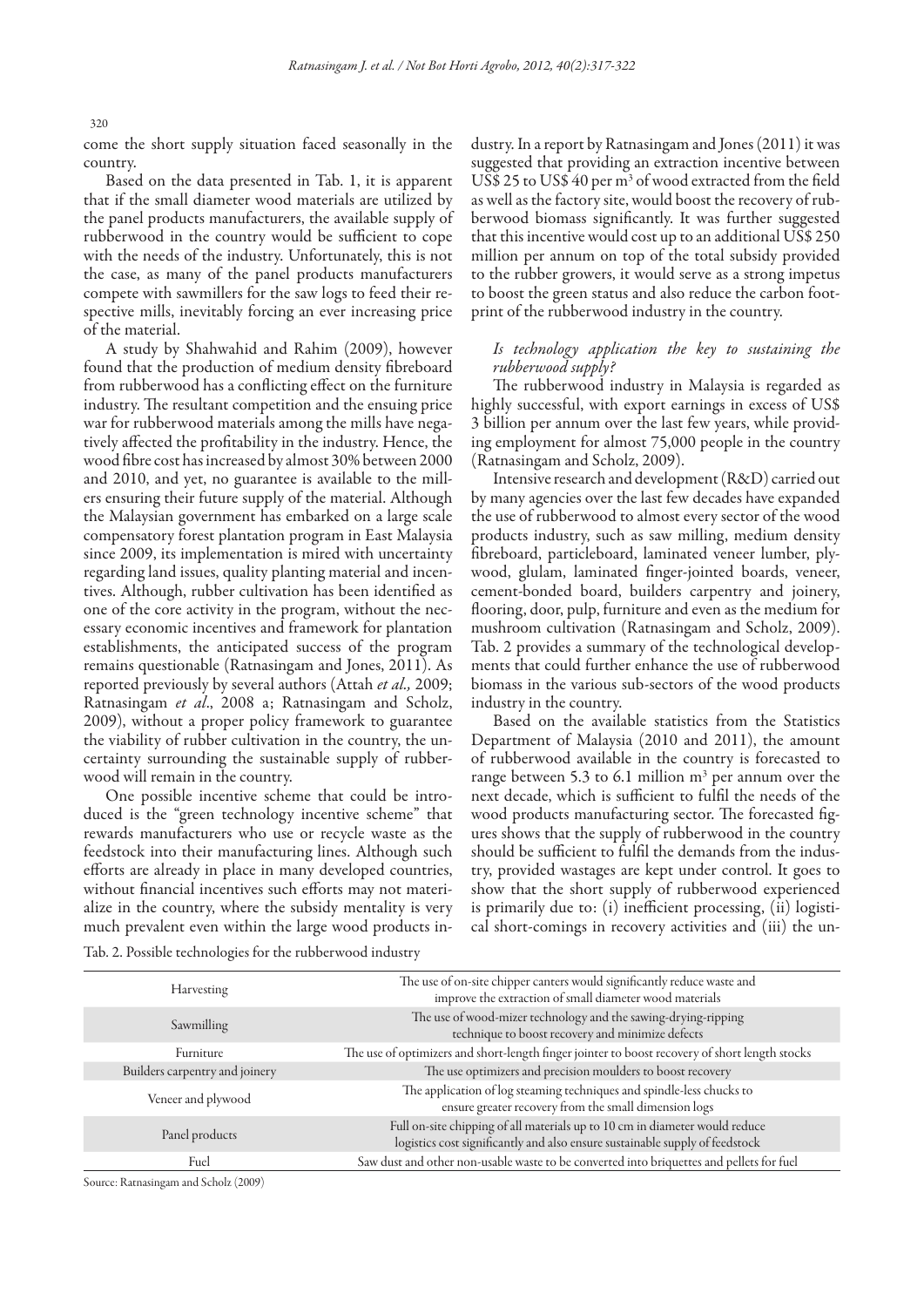|  | Tab. 3. A SWOT analysis of rubberwood |
|--|---------------------------------------|
|--|---------------------------------------|

|           | <b>STRENGTHS</b>                                                                                                                                                                                                                  | WEAKNESSES                                                                                                                                                                                                                                                                                                                                                |
|-----------|-----------------------------------------------------------------------------------------------------------------------------------------------------------------------------------------------------------------------------------|-----------------------------------------------------------------------------------------------------------------------------------------------------------------------------------------------------------------------------------------------------------------------------------------------------------------------------------------------------------|
|           | most available raw material<br>good working properties<br>environmental friendly status<br>widely accepted<br>short rotation wood resource compared to trees from natural forest<br>$\bullet$                                     | declining cultivation area<br>low processing yield, especially in saw milling<br>not durable, hence necessitates chemical preservative treatment<br>perceived as a "low cost waste wood"<br>no structural applications<br>no beautiful figures, hence limited high value applications<br>no new products or designs have been developed with the material |
|           | <b>OPPORTUNITIES</b>                                                                                                                                                                                                              | <b>THREATS</b>                                                                                                                                                                                                                                                                                                                                            |
|           | technologies can boost recovery and reduce processing waste<br>utilization can be extended to structural applications through<br>stringent quality controls<br>easily cultivated, and hence growing areas can be rapidly expanded | without further value-addition, material will stagnate with its<br>commodity status<br>could be easily replaced by other fast growing plantation wood<br>resource                                                                                                                                                                                         |
|           | through high timber yield clones<br>ample breeding know-how available in the country to be tapped                                                                                                                                 | fundamental chemical understanding of the material will hamper                                                                                                                                                                                                                                                                                            |
| $\bullet$ | incentives could be provided to boost full exploitation of the .<br>resource                                                                                                                                                      | its exploitation<br>the application of chemical preservatives increases its toxicity, which<br>will impairs its acceptability                                                                                                                                                                                                                             |

Source: Ratnasingam and Jones (2011)

balanced distribution of the resources throughout the country (Ratnasingam and Scholz 2009; Ratnasingam *et al.,* 2012)*.* In other words, the is a growing necessity to exploit rubberwood to its fullest from every different angle through the appropriate technology, so much so that, without such measures and initiatives, the concern about rubberwood supply will remain persistent with the industry in the country.

#### *The status of rubberwood as a raw material*

The rubberwood industry in Malaysia is almost half a century old, yet questions surrounding the wood resource are very much persistent, especially with regards to its sustainable future supply and improving its processing recovery. Tab. 3 provides an analysis of the current status of rubberwood in terms of its strengths and weaknesses, which will pave the way for deliberation on the resource's future as the most important wood resource in the country.

Studies by Ratnasingam *et al.* (2007, 2008 b) have shown conclusively that wood species is important as a marketing characteristics of value-added wood products, and in the case of rubberwood products its sales is driven primarily by its low cost. Further, the lack of certified rubberwood resource in the country also affects its credibility as a valuable wood resource for the wood products industry. In essence, the future of rubberwood as a raw material for the wood products industry in Malaysia hinges upon the industry's ability to overcome these hurdles and also exploit the opportunities available in order to change its perceived flagging fortunes.

# *Economic viability of rubberwood processing in Malaysia*

In a recent study by Ratnasingam and Jones (2011) it was shown that rubberwood cultivation and processing is viable and profitable under the following conditions:

The minimum volume of biomass (up to  $10 \text{ cm}$ ) recovered should be above 180 m<sup>3</sup> per hectare;

- The minimum volume of saw logs produced should be 45 m3 per hectare;
- The average cost of saw-logs per m<sup>3</sup> should be US\$ 60;
- • The minimum volume of sawn timber produced should be  $15 \text{ m}^3$  per hectare;
- The approximate processing cost (excluding preservative treatment and kiln drying costs) should be approximately US\$ 60 per m<sup>3</sup>;
- The average preservative treatment and kiln drying costs should be US 75 per m<sup>3</sup>, and
- The minimum sawn timber price should be approximately US\$ 380 per m<sup>3</sup> or more.

It is imperative to also recognize that rubberwood is not widely used as fuel-wood in the country, and hence, all available biomass should be exploited in the industrial sectors. Inevitably, the success of rubberwood as a raw material is simply attributed to its competitive pricing compared to other wood resources, even the imported sources, and unless this competitiveness is maintained, the economics of rubberwood processing may be severely affected.

# Conclusion

The availability of Rubberwood has been driving the success of the wood industry in Malaysia over the last three decades, since the reduced production of saw logs from the natural forests. Despite being a green and renewable wood material, its low profitability to the growers and the apparently low value fetched by the wood resource in the market, are slowly but definitely eroding the interests in rubber cultivation. Although the government is supporting the rubber industry through the provision of subsidies to encourage replanting, without a long-term policy framework to boost the recovery of all available wood biomass from the field and also the factory sites, the sustainable supply of rubberwood for the future will remain a contentious issue.